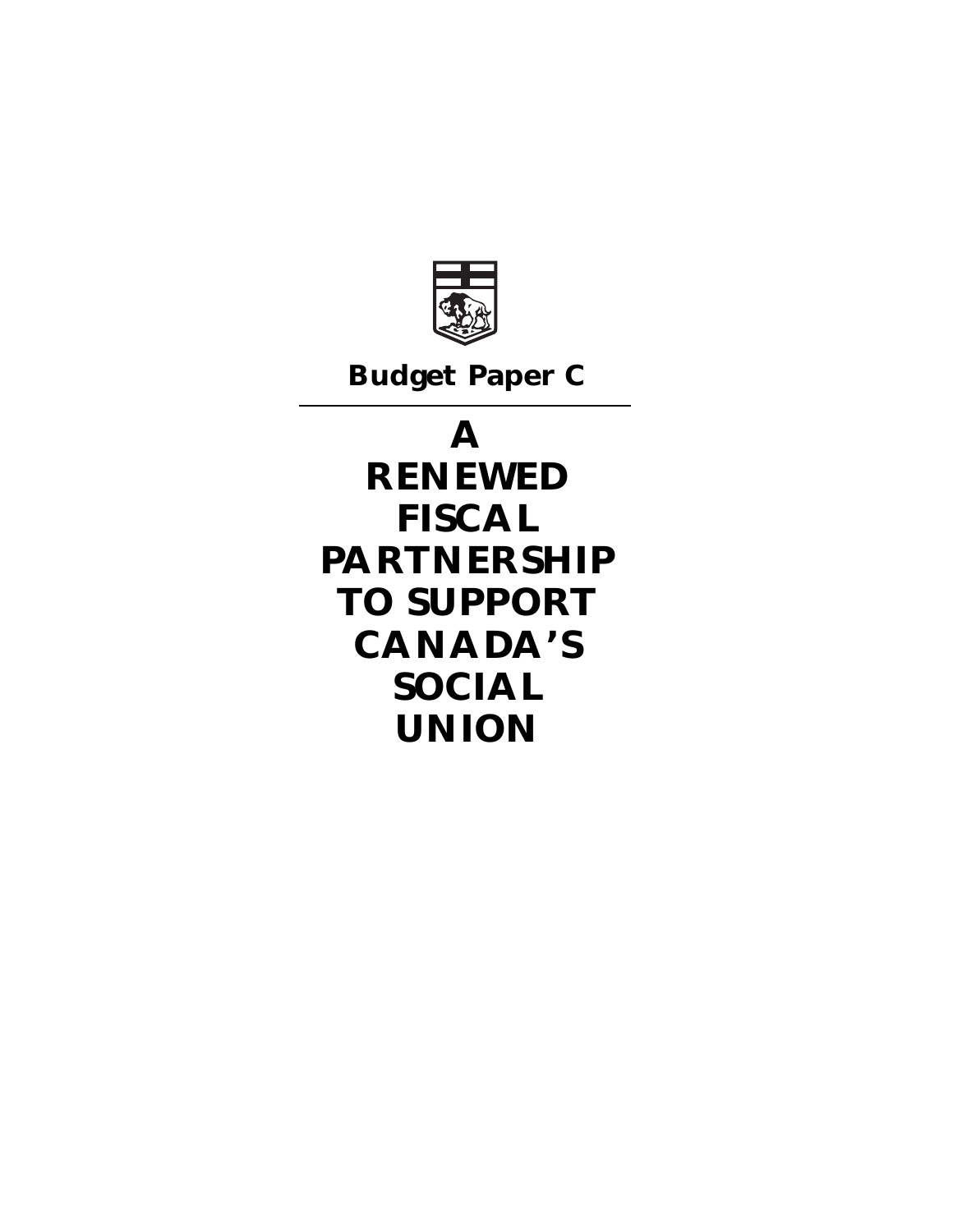# **A RENEWED FISCAL PARTNERSHIP TO SUPPORT CANADA'S SOCIAL UNION**

### **Contents**

|                                                                               | 2 |
|-------------------------------------------------------------------------------|---|
| The Importance of Equalization Payments in Addressing Horizontal Imbalance  7 |   |
|                                                                               | 8 |
|                                                                               | 9 |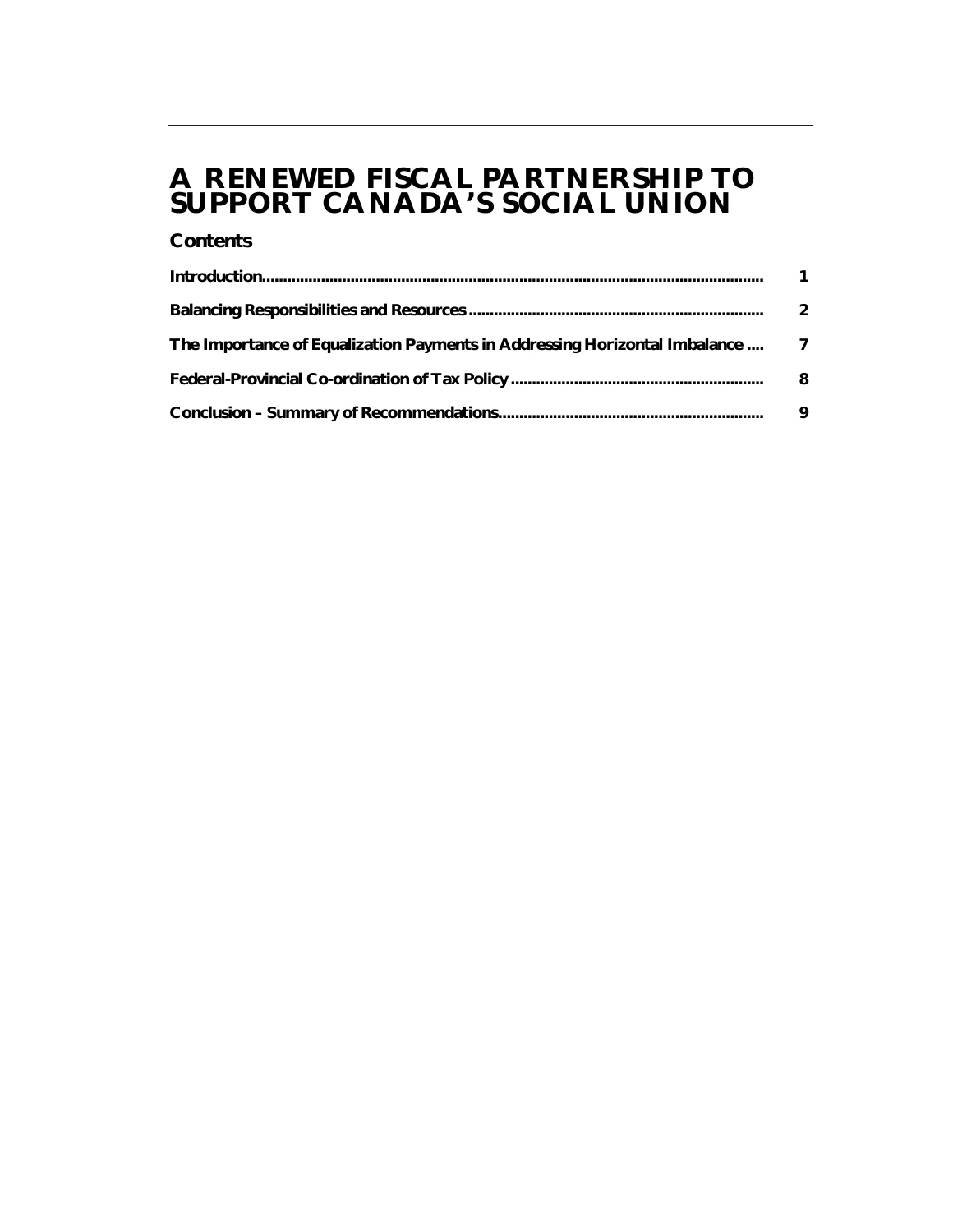# **A RENEWED FISCAL PARTNERSHIP TO SUPPORT CANADA'S SOCIAL UNION**

## $\blacksquare$  Introduction

The manner in which responsibilities and revenues are shared between the federal and provincial governments defines and shapes the nature of Canada's federation. Provincial governments have responsibility for providing the vital public services with the greatest demands and cost pressures. However, it is the federal government that has access to a larger share of revenue, as well as the fastest growing revenue sources. A system of financial arrangements has evolved over time to respond to this situation. These arrangements are highly interdependent and influence a wide range of programs, including income support, health care, post-secondary education and training, Aboriginal issues, and taxation.

The Social Union Framework Agreement, signed on February 4, 1999, by the Prime Minister and all Premiers and Territorial Leaders, except the Premier of Quebec, commits governments to working more closely together to respond to Canada-wide social policy priorities. The Agreement sets out the ground rules concerning the design and delivery of social programs, including specific provisions for governments to report to Canadians on how well these programs fulfil their intended purposes. It also provides the basis for improved financial arrangements through the following principle:

### *Ensure adequate, affordable, stable and sustainable funding for social programs.*

The Agreement does not, however, specify the nature of the fiscal partnership that is required to support Canada's social union.

Consistent with the terms and spirit of the Social Union Framework Agreement, Manitoba expects the federal government to work with provinces and territories to ensure that they have the resources necessary to fulfil their social policy commitments to Canadians. The fiscal arrangements that underpin the Social Union must be re-examined, and in Manitoba's view, reformed. In particular, improvements must be made to the main pillars of fiscal arrangements – the Canada Health and Social Transfer (CHST), the Equalization Program, and the Tax Collection Agreements. A more effective fiscal partnership will:

- correct the current imbalance between responsibilities and revenue;
- reduce the inequities in provinces' abilities to raise adequate revenue and to provide a comparable level of services to all Canadians, regardless of where they live; and
- co-ordinate tax policy.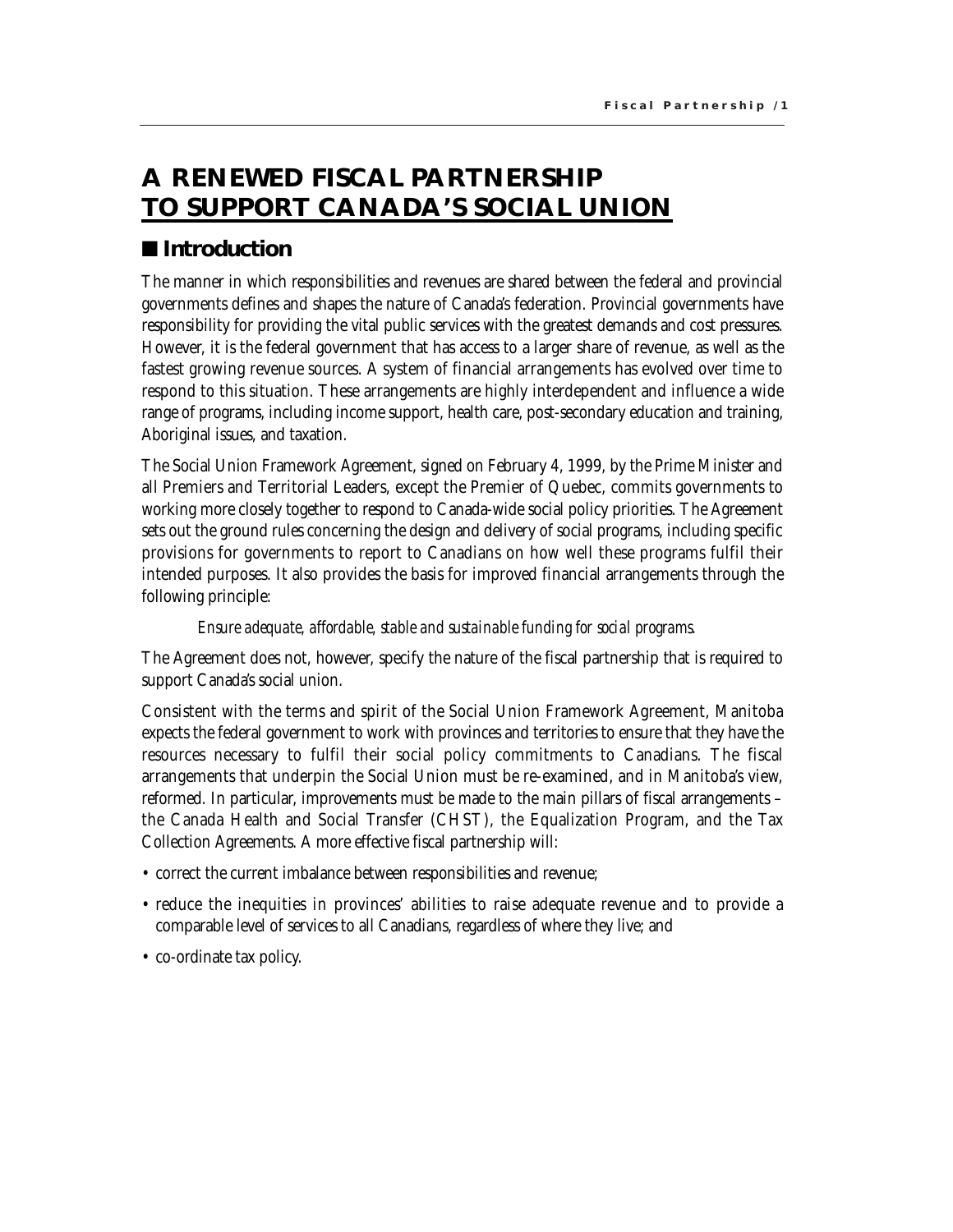## ■ Balancing Responsibilities and Resources

In terms of responsibility for providing services to the public, the Canadian federation is one of the most decentralized in the world. Indeed, the total dollar value of services provided by provinces (provincial and local governments) is more than double the total value of services provided by the federal government. At the same time, however, provinces generate about 20% less total revenue than the federal government.

Throughout Canada's history, there has been an imbalance between the federal and provincial governments in terms of their mandates to provide services and the financial resources to meet them (also referred to as a "vertical fiscal imbalance." ) Achieving the "right" balance has been an ongoing challenge for the nation. It is clear that, over time, circumstances change and the mix of responsibilities and resources between orders of government also changes. The balance that was appropriate for Canada during World War II is far different from what is required today and in the future to sustain the demands of health care and other social programs.

The degree of imbalance may be broadly measured by the difference between provinces' and federal government's share of total government program spending – their responsibilities to provide services – and their share of total government revenue. The chart titled Revenue and Expenditure Shares, 1998, summarizes the revenue for the federal government and provinces, before and after transfer payments, and their program expenditures.



#### **Revenue and Expenditure Shares, 1998**

It is apparent that the federal government's revenue exceeds its program responsibilities, while the converse is true for provinces. In the past, differences in debt costs have partially justified this imbalance, but federal debt costs now are contained, and cost pressures on provincial programs are increasing. In particular, health care costs are expected to continue to outstrip other government programs given the implementation of new technology and the anticipated needs of an aging and better-informed population. It is expected that the gap between the demand for health care services and the financial resources provinces have available to provide them will widen over time and become more acute as the baby boom generation ages.

The current mechanism used by the federal government for bridging this gap and helping provinces and territories finance health, post-secondary education, and other social programs is the Canada Health and Social Transfer. The CHST was instituted in 1996/97 as an unconditional cash transfer, to replace the Established Programs Financing (EPF) and Canada Assistance Plan (CAP), which were the conditional transfer programs created in the 1970s.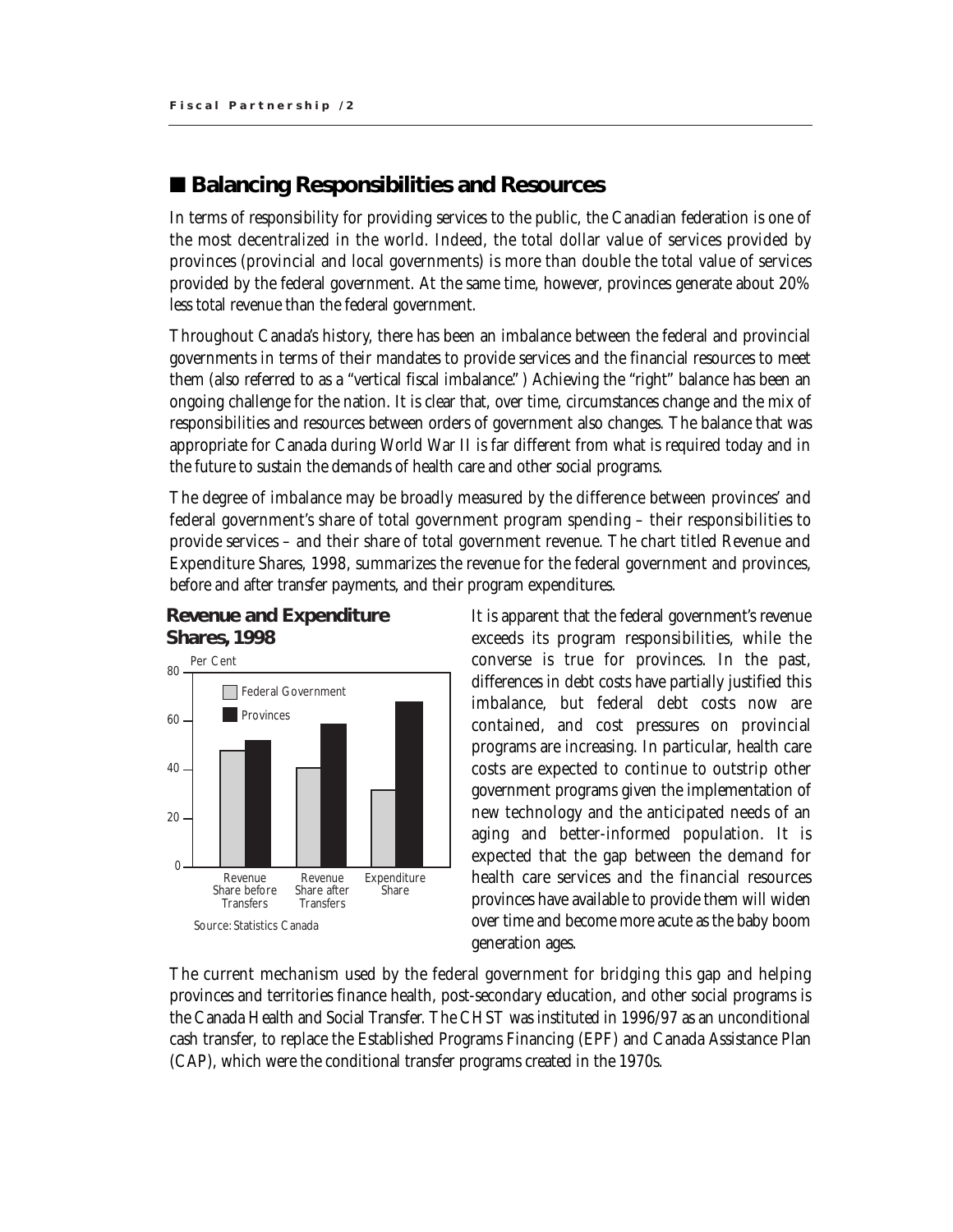Medicare and many other important social programs were introduced in the 1950s and 1960s on the basis of a roughly equal 50-50 shared-cost basis between the federal and provincial governments. When the EPF was instituted in 1977/78, federal cash funding accounted for only about 25% of provincial spending on hospitals and medical services. Annual funding increases were initially based on a formula which took into account inflation and population growth (the three-year moving average of growth in per capita GNP). However, between 1986/87 and 1995/96, the federal government made a series of revisions to the EPF funding formula, such that by the end of this period, the federal government's cash share of health care spending declined to 16.3%. With the introduction of the CHST, the federal

#### **Major Transfers to Provinces as a Share of Federal Government Revenue**



government's cash share further declined, and by 1998/99, its share stood at 9.6%.

If the federal government had maintained its commitment to supporting social programs at its 1980/81 level (i.e. 24% of revenue), transfers to provinces would be \$13.6 billion higher in 1999/2000.

#### **WORK BY PROVINCIAL/TERRITORIAL FINANCE MINISTERS**

At the August 1997 Annual Premiers' Conference, Finance Ministers were instructed to begin negotiations with their federal counterpart on renewing Canada's existing financial arrangements. As a first step, Provincial/Territorial Finance Ministers developed a two-part examination of the imbalances that occur in existing arrangements. These papers, *"Redesigning Fiscal Federalism – Issues and Options – Parts 1 and 2,"* were released by Premiers at the August 1998 Annual Premiers' Conference. Finance Ministers also presented another paper called *"Reforming Federal-Provincial Fiscal Arrangements – Towards a National Consensus,"* to the federal Finance Minister in June 1998. The main elements of the 1998 proposal to reform fiscal arrangements are summarized as follows:

- restore over a period of three years, the federal funding taken out of cash transfers to provinces and territories, and escalate CHST cash to ensure that provinces and territories have sufficient future resources to deal with rising cost pressures;
- allocate the CHST among provinces and territories on an equal per capita basis;
- raise the Equalization Program standard to the national average standard; and
- establish a regular process for review of the CHST, similar to the five-year Equalization renewal process.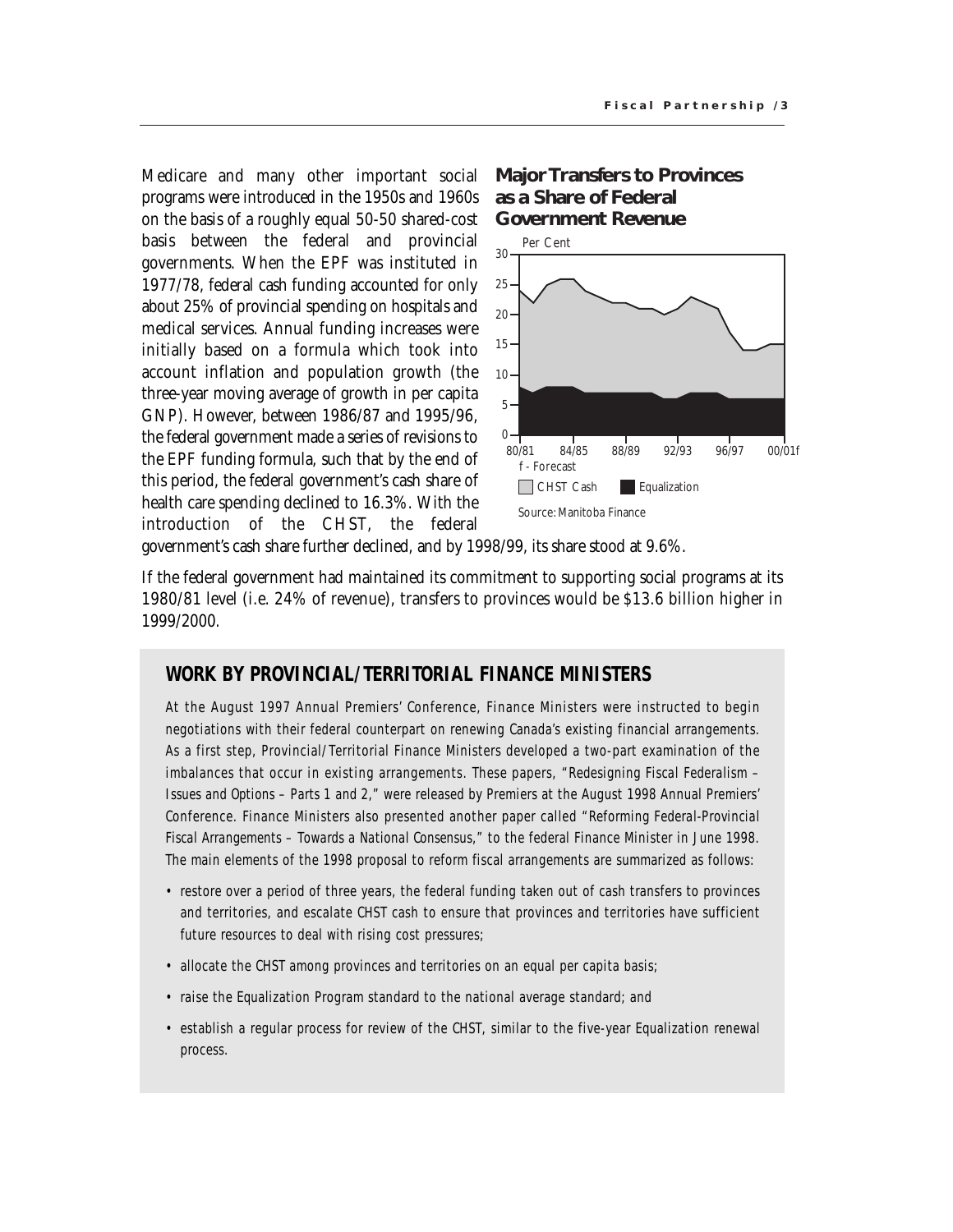Contributing, in part, to the sharp decline in the federal government's share of health care funding has been an expansion of what is publicly funded under our health care system. Initially, only hospital and medical services were covered. In response to public demand, provincial governments began to provide funding for home care, personal care homes and prescription drugs. With advances in drug therapy and the needs of an aging population, these programs have become significant and relatively faster growing components of many provincial health care budgets.

### **Federal Government's Share of Health Care Funding**



The federal government's decision to reduce its share of cash funding shifted a significant financial burden onto provinces, all of which have experienced difficulties in making up the difference. These financial pressures have heightened concern over the ability of a publicly administered health care program to deal with growing demands. Now that the federal government has posted two successive budget surpluses, and with analysts predicting substantial future surpluses, a clear opportunity exists to address this issue.

Consistent with discussions among First Ministers, as well as Finance and Health Ministers, the federal government announced that it would partially restore the funding it

provides to provinces and territories for health care. This marks the first time since the inception of the major health and social programs that the federal government is increasing its share of funding. Although the announced increase in the CHST will result in only a modest shift in funding shares, it does represent a reversal in federal funding policy, and an important first step in moving toward greater equity between the funding responsibilities and the revenue-raising capacities of governments.

It appears that the federal government also is prepared to acknowledge its role in addressing provincial concerns about adequacy of funding. In his February 17, 1999, post-Budget letter to Premiers, the Prime Minister promised that,

#### *As the Government of Canada's financial flexibility improves in the years ahead, health will continue to be a key priority for further action.*

Based on the federal government's funding projections, it is estimated that its share of health care funding will increase to an estimated 13% in 1999/2000. However, increases in health care costs are expected to exceed the value of the announced adjustment, such that by 2003/04, the federal government's cash contribution to health care would decline to under 12%, and continue to fall until the federal government commits additional revenue to Canada's health care system.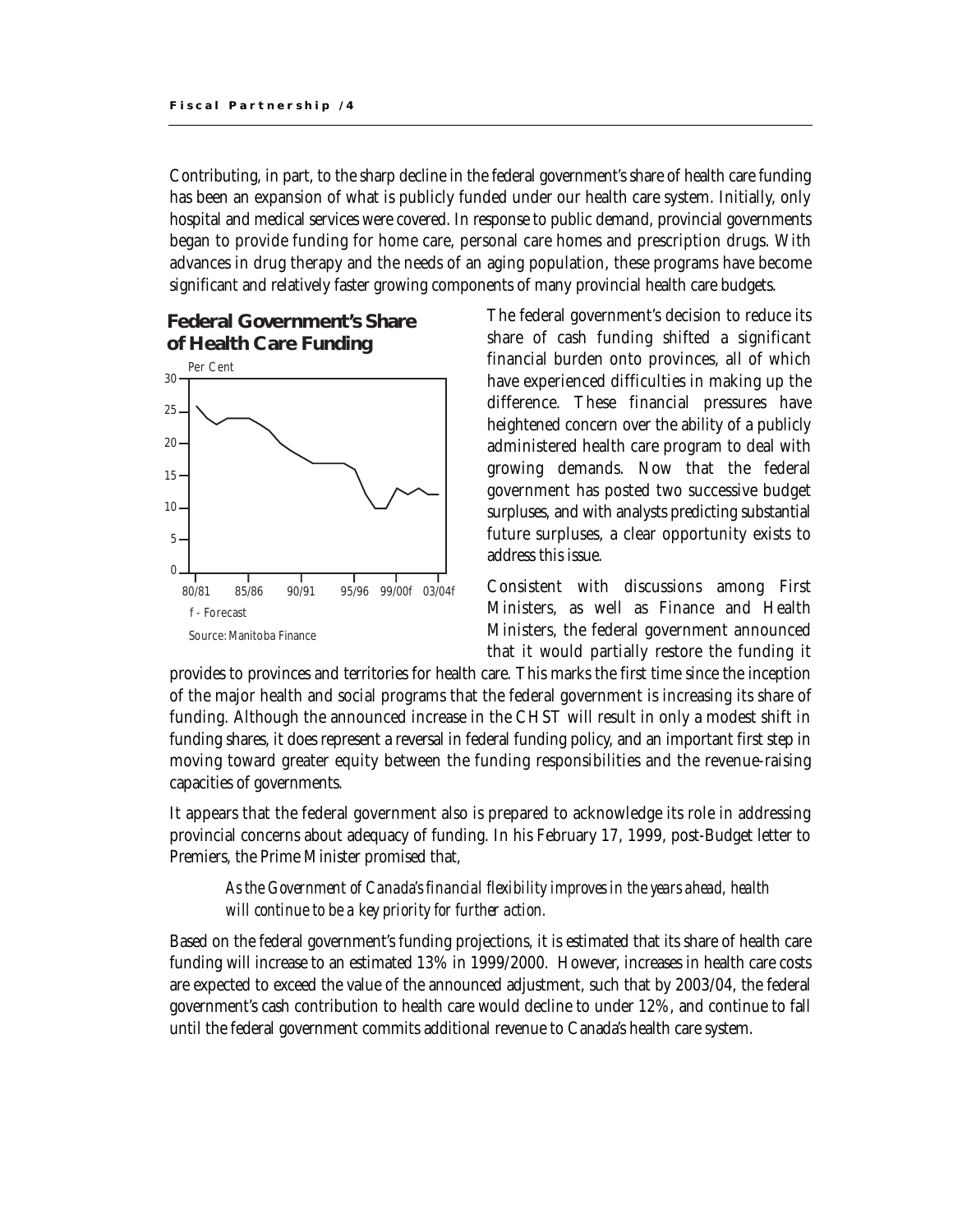#### **HEALTH CARE COST PRESSURES**

- Under the Constitution, provincial governments are responsible for health care and other social programs. Health care costs account for about one-third of total provincial expenditures.
- Canadians value their health care system, but past federal funding cuts and growing cost pressures have caused citizens to become increasingly concerned about its future. Public opinion polls consistently rank **Issue for Canada's Leaders** health care as the top priority for action by governments.
- There are a number of factors causing cost pressures to outpace the revenue growth of provincial governments. Underlying the growth in health care expenditures are our changing demographics. Canada's population is both growing and aging. Over the past five years, Canada's population rose by 1.46 million people – a number equivalent to the combined populations of Manitoba and Prince Edward Island.
- While Canadians are living longer and more productive lives, health care costs and needs rise as people age. In Manitoba, the average cost of medical services for individuals in the 2-14 age group was less than \$100 per year in 1997/98. However, for individuals aged 65 and over it was \$475.

# **Percentage of Canadians Citing Health Care as the Top**



- Information on hospital stays, Pharmacare, home care and personal care home use underscores the fact that health care needs increase with age. Older people are admitted to hospital more frequently, and generally experience longer stays. One in four Manitobans aged 85 or over reside in a personal care home.
- The rate at which Canada's population is aging is expected to accelerate as the first of the baby boomers reach age 65 in 2012, and the majority reach that age in about 2028. As baby boomers age, a major shift in health care services is anticipated. Generally speaking, as a population ages, concerns with sports injuries and pediatric/obstetrical care, give way to a different set of health issues, such as chronic pain

#### **Cost of Medical Services, by Age Group, Manitoba, 1997/98**



management, heart disease and cancers. It is also expected that there will be a need for more long-term care facilities, increased home care support and new drug therapies. It is anticipated that over the long term, costs will continue to rise at a rate in excess of population growth and inflation, presenting a collective challenge for governments to meet.

• In addition to changing demographics, it is clear that expectations about what the health care system can and should deliver also have changed. This is evident in demands for public funding of new technology, along with more preventative care and non-traditional complementary health care. These have the potential to improve the quality and, in all probability, the total cost of health care.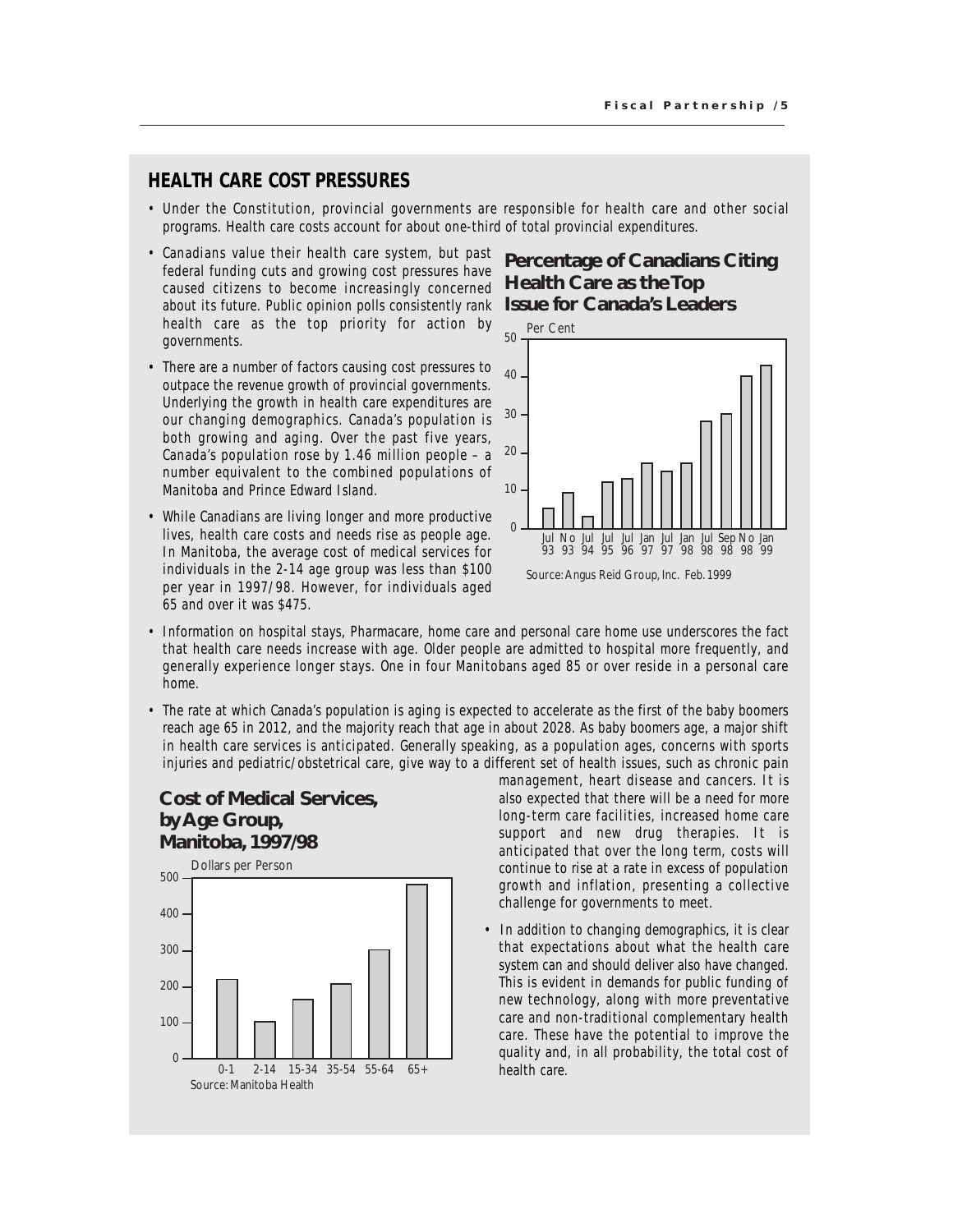Ensuring that all Canadians have access to a high standard of health services is linked to adequate funding for health care programs. In this regard, provinces and territories recognize the important and positive role the federal government has to play. Given the high priority that Canadians place on health care and other social programs, such as post-secondary education, governments need to work together to follow up on the Prime Minister's commitment by developing a long-term plan that will ensure the viability of these programs.

#### **TAX POINT TRANSFERS**

- The federal government asserts that it contributes more to funding health and other social programs than provinces and others recognize. The difference in federal and provincial views centres on their interpretation of the tax point transfer that took place in 1977 with the introduction of the EPF. Provinces, along with numerous experts in the field, do not support the federal claim that these tax points should be counted as part of its annual contribution to social programs for two important reasons.
	- The first is that provinces ceded tax powers to the federal government to help finance Canada's efforts during World War II. The 1977 tax point transfer was simply a partial restoration of what provinces had previously given up to the federal government. At the time, the federal government reduced its tax rates, and provinces increased theirs by a similar amount.
	- The second is that it contradicts the principle of transparency in a government's dealings with taxpayers. For more than two decades, Canadians have paid these amounts to their provincial governments and have held them directly accountable for their use.
- It is noteworthy that the contribution of the tax point transfer to the financing of health care has declined over the years, albeit by far less than the cash transfer. Before EPF was established in 1977/78, the federal government's cash share of health care costs was equal to that of provinces. With the introduction of EPF, the federal government still financed about 50% of the costs of health care and post-secondary education, but its contribution was converted to consist of a tax point transfer and a residual cash transfer. By 1992/93, funding to provinces for health care and post-secondary education based upon the tax point transfer's share of total health spending had declined to 14%. Provincial efforts to constrain health care spending allowed the percentage to rise to 18% in 1998/99. Over the next few years, this percentage is expected to remain in the 17% range, growing at or slightly below forecast needs.
- Manitoba supports the transfer of fully equalized tax points as the best means for the federal government to provide adequate, stable and predictable funding for social programs. Tax point transfers are preferable to cash transfers because they are less subject to federal budgetary discretion, and based on past trends, are more likely to keep pace with the underlying cost increases associated with providing social programs.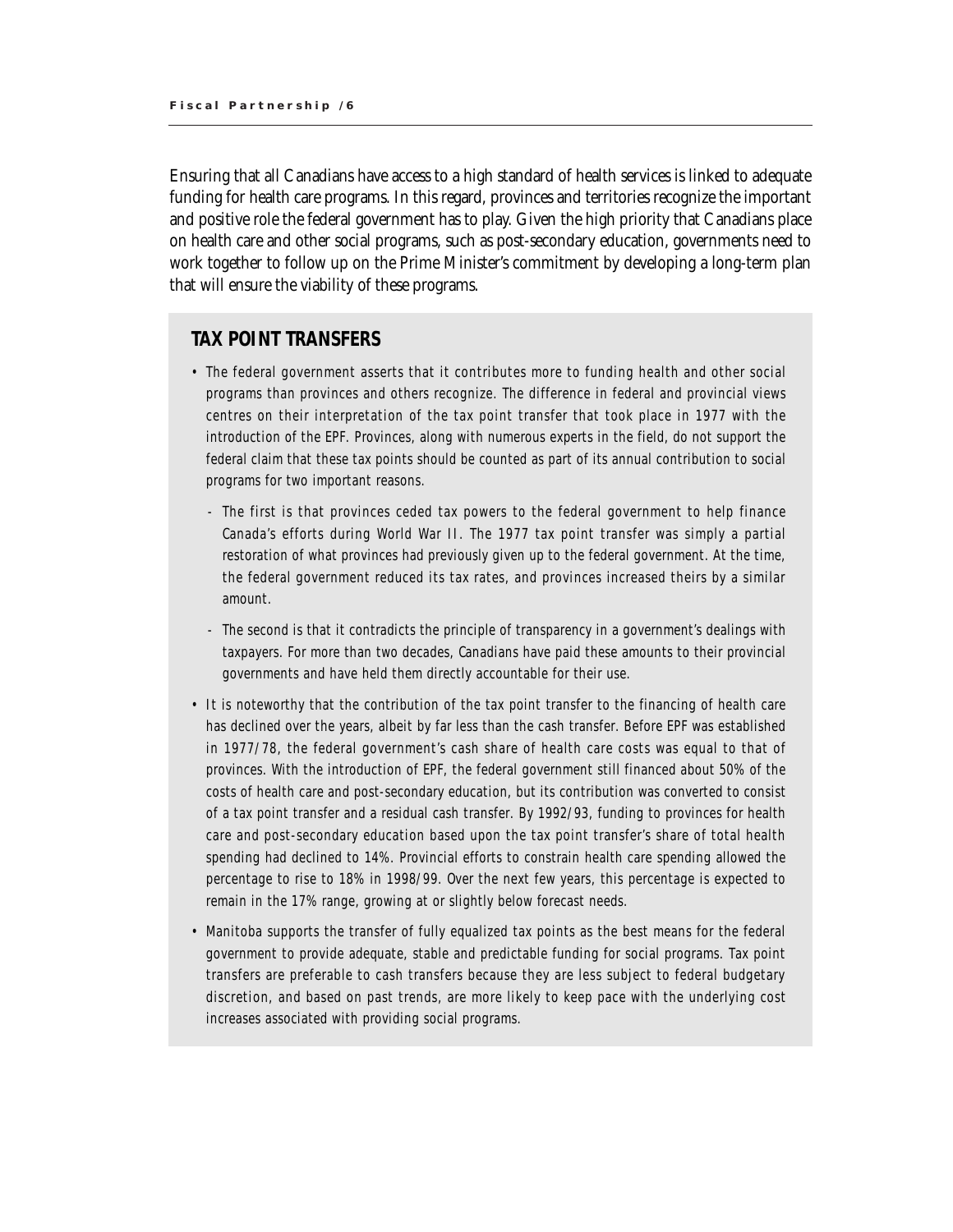For its part, there are several mechanisms available to the federal government to ensure that its funding for social programs is adequate. It could either restore its cash commitment to 25% of the total cost of health care and post-secondary education (50% in respect of social assistance) through the CHST, or it could transfer an appropriate number of tax points to provinces and then fully equalize them. While there are pros and cons to each approach, the consensus of opinion is that resolving the imbalance is more important than the specific mechanism used to do so.

The federal government's commitment to restore \$2.5 billion of the \$6.2 billion in annual reductions to the CHST was a good first step. As an important next step, the federal government must restore the remaining \$3.7 billion, to bring the transfer back up to 1994/95 levels, and set out a plan to bring its share of the total funding for social programs back to 25%. The final step would be to work with provinces and territories to design a formula that regularly and systematically adjusts the value of transfers so that the real per capita value is not eroded over time. Such a formula must take into account increases in demands and resource costs to "ensure adequate, affordable, stable and sustainable funding for social programs."

### ■ The Importance of Equalization Payments **in Addressing Horizontal Imbalance**

The purpose of Canada's Equalization Program, introduced in 1957, is set out in Section 36(2) of the Constitution Act, 1982. It states that,

*Parliament and the government of Canada are committed to the principle of making equalization payments to ensure that provincial governments have sufficient revenues to provide reasonably comparable levels of public services at reasonably comparable levels of taxation.*

Due, in large part, to the Equalization Program, the Canadian federation has been able to address important efficiency and equity issues associated with a highly decentralized form of government. In recognition of the significant economic disparities that exist among provinces, the Program seeks to ensure that Canadians receive a similar standard of service from their provincial governments, and shoulder a reasonably comparable tax burden to finance it, regardless of where they live. Equalization payments also have helped stabilize provincial revenues during periods of localized economic downturn.

For the Equalization Program to be effective, it must be comprehensive and ensure that a province's capacity to raise revenue is measured accurately. By choosing to narrow the scope of revenue coverage of the Miscellaneous Base in the 1999 renewal, the federal government has begun to weaken the ability of the Equalization Program to ensure that all Canadians have access to similar public services with similar tax burdens. Working with provinces, the federal government must launch a joint full-scale review of revenue coverage issues.

The Equalization Program must adopt an appropriate standard against which a province's fiscal capacity can be measured. With respect to the latter, there is significant provincial support for the federal government to base the calculation of a province's entitlements on the national or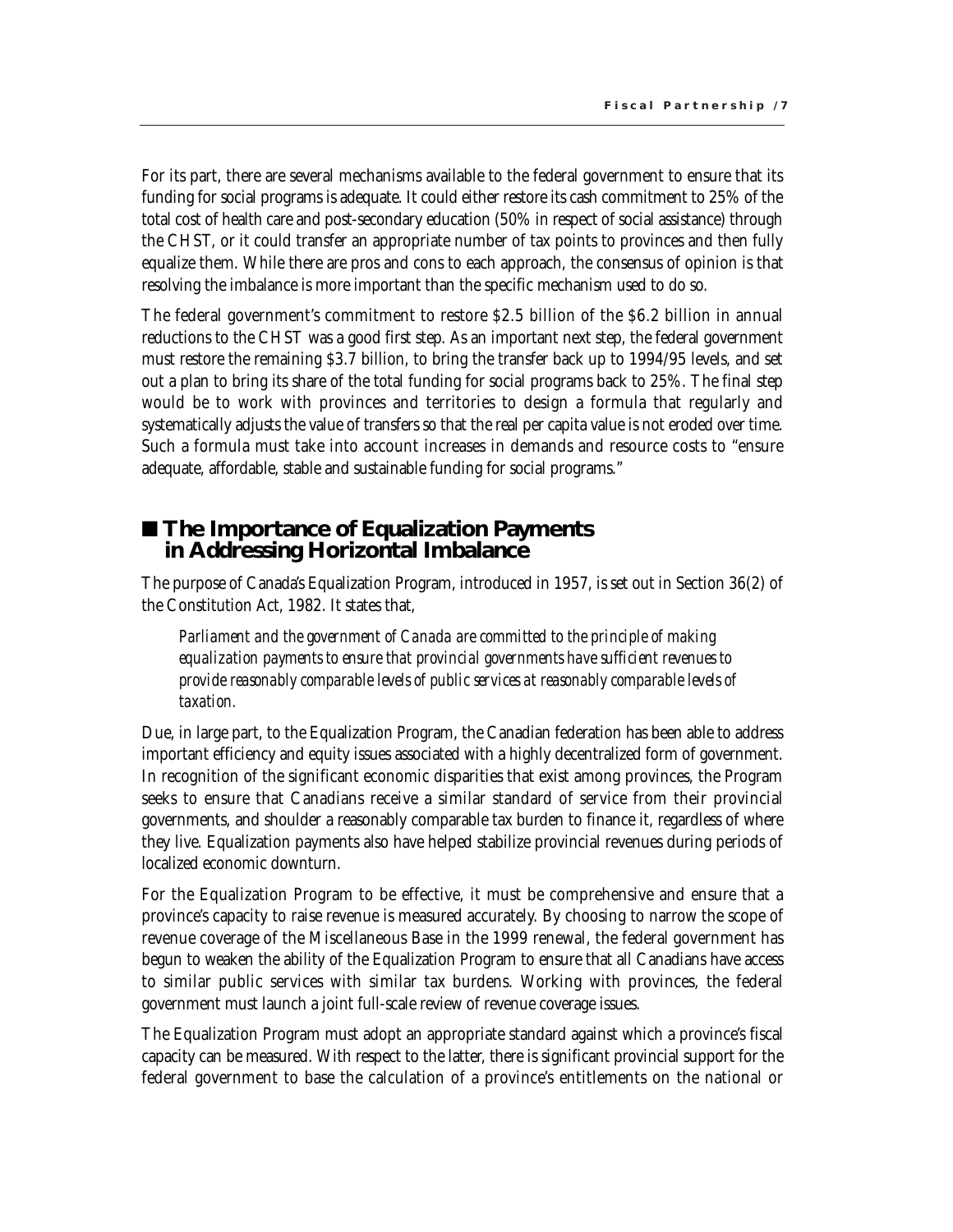ten-province average standard, which existed in the early years of the Program. Provinces have expressed concern that the current five-province standard, which is significantly below the national-average standard, does not provide all provinces with an appropriate level of resources to ensure a comparable standard of public services to all Canadians.

As all orders of government seek to reduce the tax burden of Canadians, there is concern that an unintended outcome will be to reduce Equalization payments. Federal tax cuts that reduce provincial revenues usually reduce Equalization payments. In this context, raising all provinces to a national-average standard would help achieve the equity benefits of a unitary state, while maintaining the efficiency benefits of a decentralized federation.

## ■ Federal-Provincial Co-ordination of Tax Policy

Under the current Tax Collection Agreements, set up in the early 1960s, the federal government administers and collects personal and corporate income taxes in all provinces, except Quebec. These arrangements have served to enhance the overall administrative efficiency of the tax system by avoiding duplication and an unnecessary reporting burden on the public.

However, almost every federal budget has introduced changes to the tax system that have affected provincial as well as federal revenues. Too often, these changes have been made unilaterally by the federal government with minimal consultation or agreement from provinces. For example, in its February 1999 Budget, the federal government increased the basic personal credit. Because provincial personal income taxes are calculated as a percentage of federal tax collections, provincial personal income tax revenues are reduced, and Equalization entitlements also are affected. The federal government estimates that the full-year impact of this particular Budget measure will reduce provincial revenues by close to \$600 million. As a consequence, the net improvement in provincial finances resulting from the increase to the CHST has been substantially eroded by the federal government's choice of tax reductions.

Before the 1999 federal Budget, the Government of Canada had a choice with respect to what instrument it would use to deliver tax relief. The federal government could have provided the same amount of income tax relief to Canadians without affecting provincial income tax revenues. For example, it could have cut federal-only personal income taxes, including its surtaxes, increased child tax credits, reduced fuel taxes, or cut Employment Insurance (EI) premiums.

If the federal government had decided to make more substantial cuts to EI premiums, as called for by Premiers and Provincial/Territorial Finance Ministers, provinces/territories, municipalities and the hospital sector, as major employers, would have benefited from lower costs and increased revenues, totaling about \$470 million. However, in choosing to increase the basic personal credit rather than cutting EI premiums, the federal government impacted provincial, municipal and the hospital sector revenues by more than \$1 billion – the difference between provinces/territories, municipalities and the hospital sector saving \$470 million and seeing their revenues decline by \$600 million.